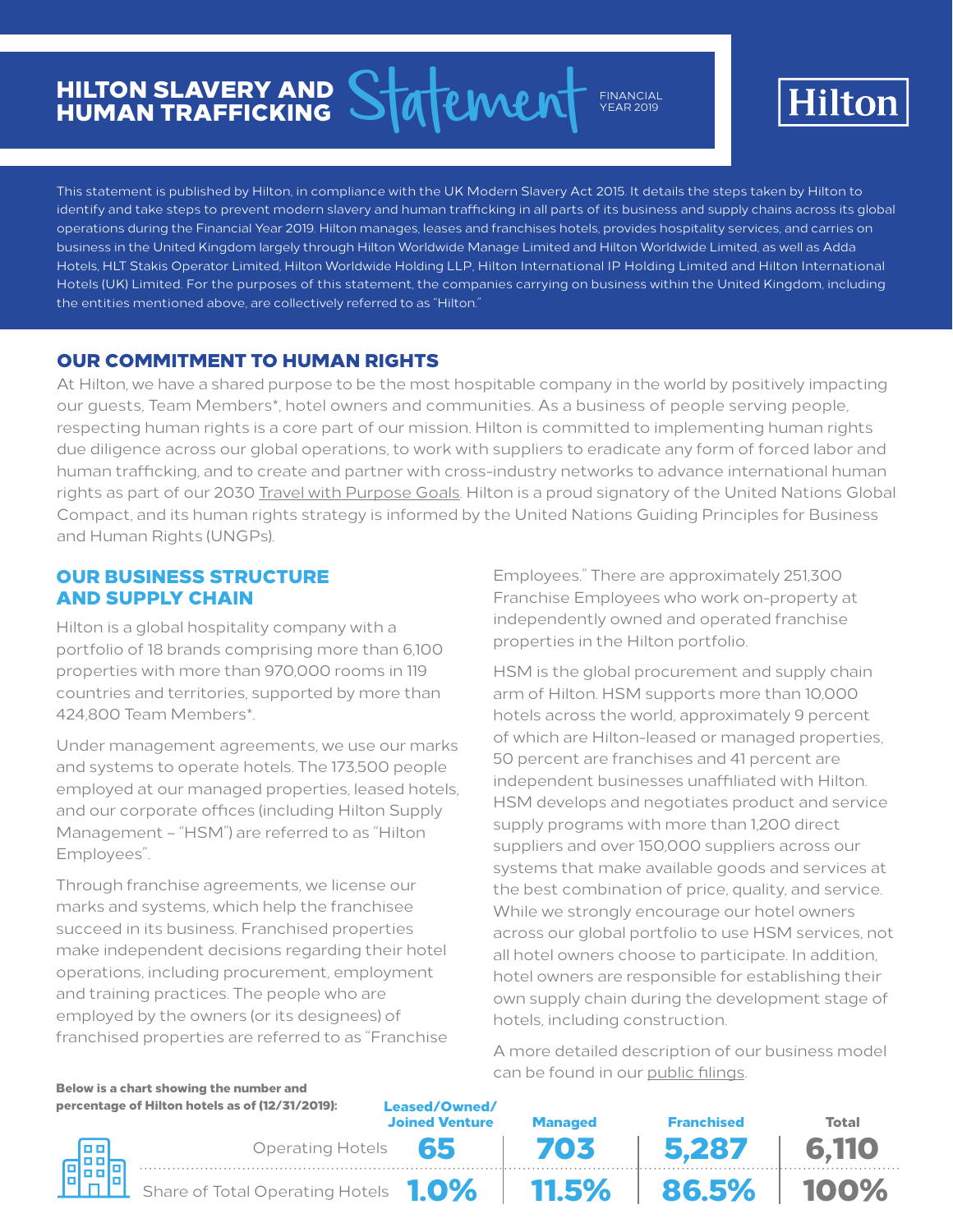# OUR HUMAN RIGHTS POLICIES AND GOVERNANCE

Our commitment to respecting human rights is enshrined in our [Code of Conduct,](https://ir.hilton.com/~/media/Files/H/Hilton-Worldwide-IR-V3/committee-composition/hlt-code-of-conduct-en-rev-05-10-17.pdf) [Human Rights](https://ir.hilton.com/~/media/Files/H/Hilton-Worldwide-IR-V3/committee-composition/hilton-human-rights-principles-2019.pdf)  [Principles,](https://ir.hilton.com/~/media/Files/H/Hilton-Worldwide-IR-V3/committee-composition/hilton-human-rights-principles-2019.pdf) and [Responsible Sourcing Policy](https://ir.hilton.com/~/media/Files/H/Hilton-Worldwide-IR-V3/committee-composition/responsible-sourcing-policy-march-2017.pdf), including the prohibition of forced labour, bonded labour, child labour, slave labour, human trafficking and recruitment fees, and the prohibition for any Hilton property, product, or service from being used in any manner that supports or enables any form of abuse and exploitation. Those three documents apply to Hilton Employees at our leased and managed hotels, and our corporate offices and are reviewed periodically.

These documents are also made available to our franchisees and our business partners to educate them on Hilton's business principles, and to encourage them to develop similar policies and procedures for their own operations and to share those policies and procedures with their respective business partners. The Responsible Sourcing Policy is attached to all new contracts with suppliers and part of the contractual expectations, while the Human Rights Principles are shared with all new owners and referred to as part of the new country development mitigation plan brand standard.

Additionally, all our human rights-related trainings, guidance, tools and network of partners are available to franchises. We encourage them to leverage these resources through regular internal communications. We review these policies periodically.

Human Rights is managed by Hilton's Corporate Responsibility team, in collaboration with the Legal Compliance Department. Hilton's Human Rights strategy is reviewed by an internal working group, which brings together representatives of key support functions, and is approved by the Executive Committee representatives for Corporate Affairs and Legal. The responsibility for human rights ultimately sits with the Global Head of Corporate Affairs, who sits on the Executive Committee. Our corporate responsibility priorities, including human rights risks, strategy, policies, are reviewed by the Board annually.

# OUR DUE DILIGENCE PROCESSES - RISK IDENTIFICATION

In 2015, we completed a global human rights impact assessment across our business activities, including managed and franchised hotels, corporate offices and business relationships. This assessment focused on the risk our business operations may pose to individuals' rights in terms of severity and likelihood, based on external research and experience. Our assessment identified the following salient modern slavery risks:

- 1. Operations: Hotel Team Members may be in situations of forced or bonded labour. Hotels may be used by criminals to traffic victims for sexual exploitation.
- 2. Supply chain: Individuals employed by Hilton hotels via a recruitment agency or a labour outsourcing agency, or by other goods or services suppliers may be in a situation of forced / bonded or child labour as a result of a range of potential factors, from excessive recruitment fees to inappropriate monitoring of workers' ages.
- 3. Development phase: Construction workers employed by owner-appointed contractors may pose situations of forced / bonded or child labour as a result of a range of potential factors, from excessive recruitment fees, to restrictions on freedom of movement or failure to monitor workers' ages.

We identified potential higher vulnerability for certain groups across these areas, including children, women and migrant workers.

That same year, we also conducted a mapping exercise of our global supply chain across a range of economic, environmental, and social risks, including human rights, based on external indicators and spend. We refreshed the analysis in 2019, focusing on modern slavery issues, and identified the following categories for additional attention: meat, seafood, produce, garments and textile, and services.

We mapped all of our operating hotels and pipeline countries against 11 external human rights risk indices in both operations and supply chain, each updated annually. For example, the Modern Slavery Index assesses the risk to business in any industry of the possible association with or exposure to practices of slavery, servitude, trafficking in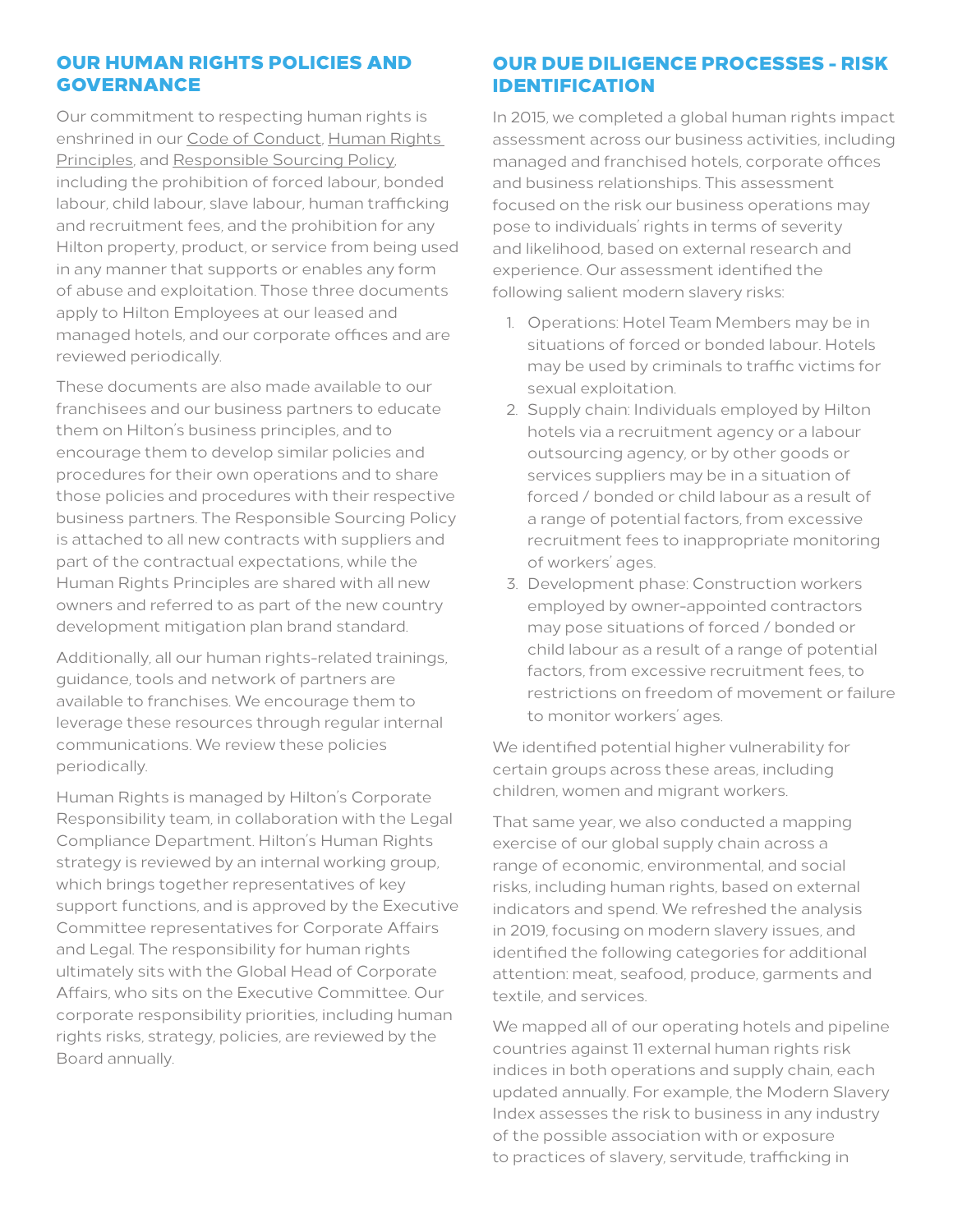persons and forced labour by state and non-state actors within its supply chain, as defined by Verisk-Maplecroft. Based on this analysis, we estimate 11 percent of Hilton-branded hotels are located in countries with higher risks of modern slavery in the supply chain (6 percent of those are managed and 5 percent are franchised). This analysis informs the prioritization of our work, including the deployment of tools and processes at managed hotels, and efforts to make such tools available for franchise business partners.

We supplement these mapping exercises based on indices with data collected via our internal Global Enterprise Risk Survey, which is distributed to more than 270 Hilton leaders, and includes human rights and modern slavery issues. The Global Intelligence team uses a social media-monitoring platform that identifies possible human trafficking situations based on keyword scraping and commercial ads. In 2018 we launched our country due diligence process, including human rights risk analysis.

This dynamic risk identification and continuous monitoring process helps inform our human rights strategy, and the prioritization of countries and issues for more detailed risk assessment, due diligence, and training across operations, supply chain, and hotel development.

## OUR DUE DILIGENCE PROCESSES – RISK MONITORING AND MITIGATION

Our mitigation response to identified risks depends on Hilton's direct link to the situation and the leverage the company may have in each context.

#### 1. Monitoring

We encourage Hilton Team Members to raise concerns about potential violations of our Code of Conduct, including risks of human trafficking or modern slavery, via the Hilton Hotline. The Hotline is an anonymous reporting mechanism available for anyone to report concerns regarding our corporate offices, or leased and managed properties. The Hilton Hotline is also available externally to suppliers, business partners, consumers and community members. For managed hotels, Hilton directly reviews and investigates Hotline reports, and tracks findings and responsive actions. For franchised hotels, Hilton ensures allegations are formally communicated to the relevant franchise owner with reminders of the franchise owner's

contract obligations, the brand standards and the law. Hilton's Global Ethics and Compliance team is responsible for ensuring all Hotline reports receive appropriate review and response. On a quarterly basis, the Global Ethics and Compliance team provides confirmation to Hilton's Board of Directors and external auditors that all Hotline reports have received appropriate treatment. The Global Ethics and Compliance team also engages in benchmarking to ensure the Hilton mechanism is functioning effectively in terms of expected volume of reports.

#### 2. Operations

All Team Members are required to report safety or reputational incident, including potential situations of modern slavery, via an incident alert mobile application. Alerts are managed and triaged by the corporate safety & security team and the emergency operations centre, involving all necessary stakeholders to respond appropriately. Identified trends inform the strategy for in-person training roll-out.

In addition to this broad direction, Hilton had also driven specific measures on a number of critical points, including:

Human Trafficking: All hotel-based Team Members are required to complete training on how to identify and report signs of human trafficking (see relevant sections below). The process is managed by the Corporate Responsibility and Human Resources teams globally, and by the Safety and Security department on property. A list of signs to identify risks of human trafficking for sexual exploitation and forced labour is posted in Team Member areas at all managed hotels globally. In the U.S., we rolled out posters to raise awareness of the U.S. National Anti-Trafficking Hotline in guest-facing areas of our managed hotels, in line with a number of state laws, and we shared available resources with franchised hotels.

**Orphanage Tourism:** We recognize "orphanage tourism" may take place in certain countries where we operate. We regularly remind all hotels not to offer or promote any tour that would include orphanages.

**Safe And Ethical Recruitment: We understand** some unscrupulous organizations may use the Hilton name to fraudulently recruit individuals and make a point to warn against [recruitment fraud](https://assets.phenompeople.com/CareerConnectResources/HILTGLOBAL/en_us/desktop/assets/images/recruitment-fraud-one-pager.pdf) on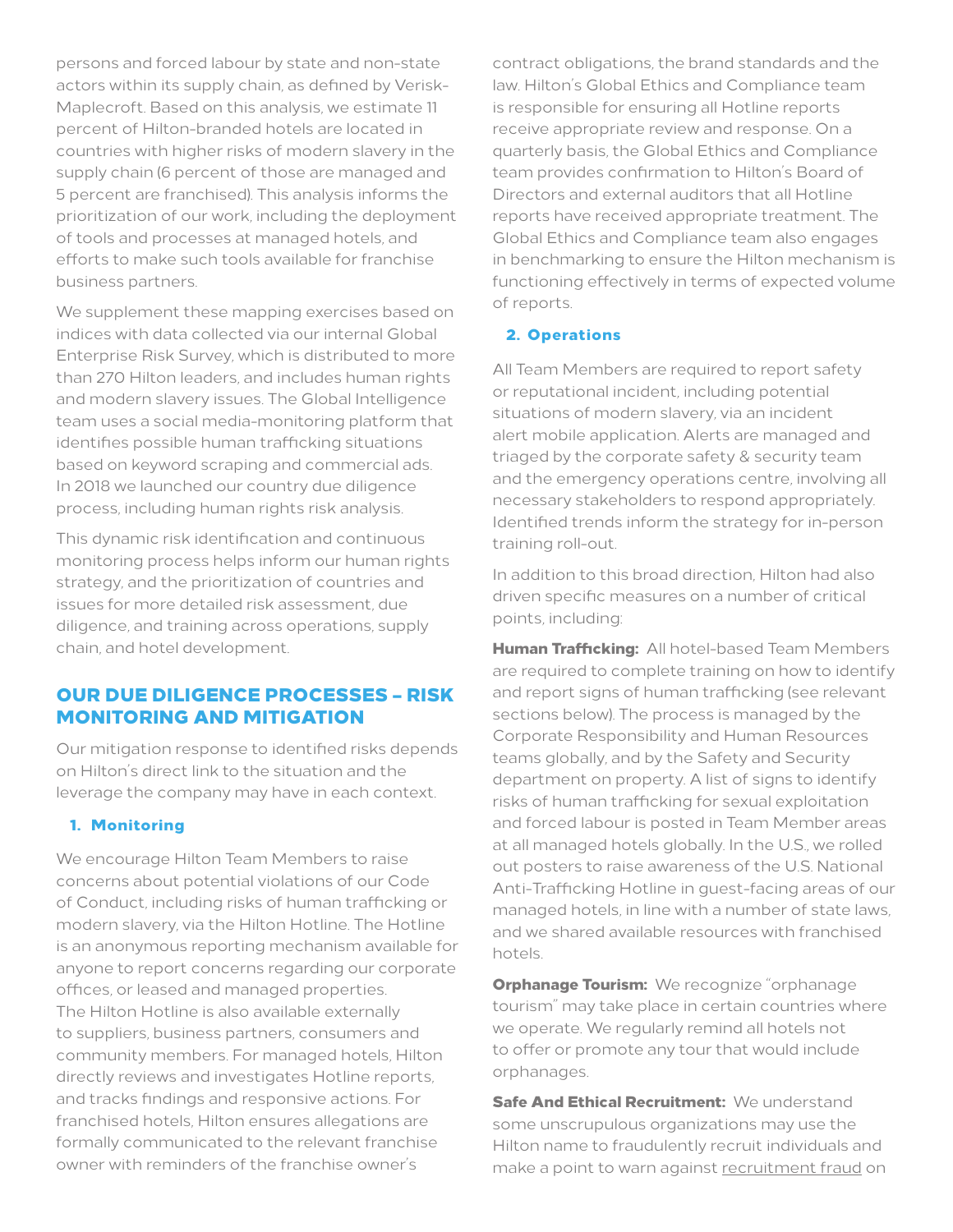our career site. We do not charge recruitment fees and expect our business partners to do the same. Wherever possible, Hilton hires candidates directly. When the candidate needs to relocate, Hilton issues recruitment contracts directly to them before departure. In the Middle East and Africa, Hilton also covers travel expenses for employees arriving to assigned work locations from overseas.

## 3. Supply Chain

Our Responsible Sourcing Policy outlines the standards expected of Hilton suppliers. Suppliers are encouraged to have appropriate management systems in place and take steps to comply with this policy. Based on the amount of spend and identified regional risks, we require our top suppliers to acknowledge our Responsible Sourcing Policy and to undergo a deeper due diligence. The process is managed by the Procurement and Legal Compliance departments.

We rolled out a labour sourcing management process for our leased and managed hotels in Europe, Middle East and Africa (EMEA). All outsourcing and recruitment agencies are contractually required to live up to the standards laid out in our Responsible Sourcing Policy and Human Rights Principles, including the prohibition of recruitment fees. They must undergo due diligence and compliance checks, including initial screening on human rights, before the agencies are placed on a regional list of preferred suppliers. We will expand this process to other regions going forward.

**Recruitment agencies:** As part of our continuous process improvement efforts, in 2019, we conducted a deep dive in ethical recruitment in the Middle East for our managed hotels where employees are primarily hired through recruitment agencies. We enhanced our recruitment manual and processes, from recruitment agency management to candidate interviews, induction and welcome to align with our commitment to ethical recruitment. Where hired employees may have paid recruitment fees, we investigate the claims internally. If substantiated, we require the agencies to reimburse the individuals within a set timeframe and remove the agency from the preferred supplier list.

**Outsourcing agencies:** We are rolling out contractual requirements for outsourcing agencies in managed hotels in EMEA to conduct third-party audits that cover all aspects of worker welfare, from recruitment to employment conditions. To support this requirement, we created training and resources for our hotels and labour providers on the risk of modern slavery in labour sourcing. We continued to roll out the training and the auditing program in 2019. We also strengthened the due diligence conducted by our South East Asia regional HSM and Safety & Security teams on security contractors, including review of potential indicators of modern slavery.

In 2019, we integrated human rights criteria as part of our global textile request for proposal. We are looking to consolidate our due diligence and monitoring process across identified higher-risk categories. Where potential situations of forced labour are identified, we investigate the issue and develop mitigation plans with the supplier.

#### 4. Development and Construction

We carry out due diligence review on our hotel owners, including a human rights reputational review and the transmission of our Code of Conduct and Human Rights Principles to all potential owners.

Prior to agreeing to develop a hotel in a new country, we conduct country-level due diligence, which includes a review of human rights in the region. The process is overseen by our Legal Compliance department and includes review by the Executive Compliance Committee, made of representatives from the Executive Committee. We created risk-based country-level mitigation plans for more than 100 countries to date. These mitigation plans are implemented through a brand standard applicable to all new Hilton-branded hotel in that country, whether managed or franchised. To support owners and business partners with complying with these brand standards, we developed a suite of tools they can use to identify and manage human rights risks in operations and supply chains.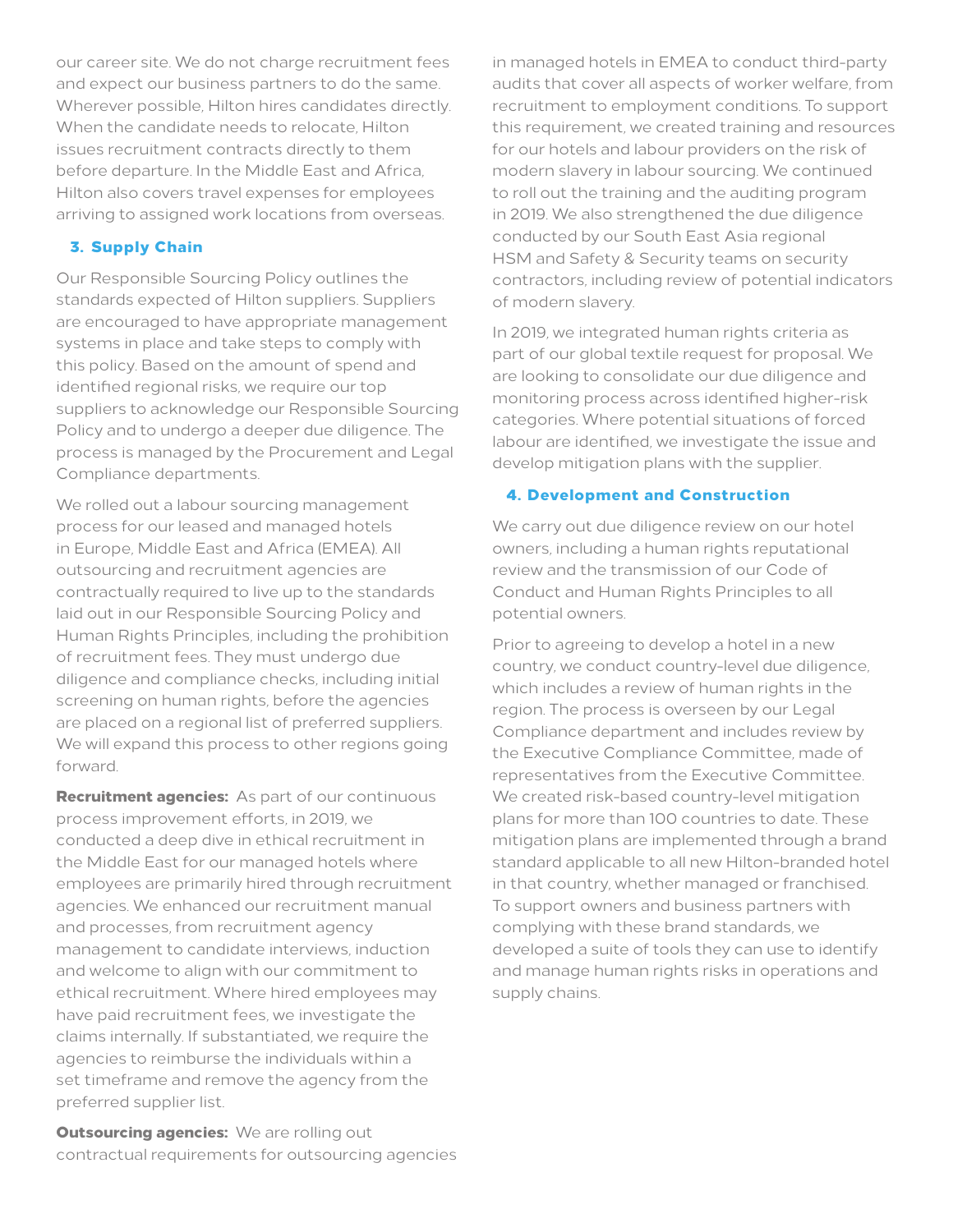#### TRAINING AND AWARENESS

We signed the [ECPAT Code](http://www.thecode.org) to combat sexual exploitation in the travel industry in 2011 and have been providing training on human trafficking risks to all our hotels ever since. In 2019, we continued to roll out the mandatory training requirement for all hotels globally as part of our annual Brand Training. Our annual Code of Conduct training includes a section on human rights and is mandatory to all Hilton Team Members. Across both trainings, we trained 4,718 General Managers by the end of 2019. Another 124,500+ Team Members across 5,763 hotels have taken the online training since 2017.

In addition to this, other notable training moments included:

#### Human Trafficking Training around Major Events:

Our safety and security teams and outside partners routinely train hotel Team Members in person on identifying and combatting human trafficking on a risk basis. For example, at the occasion of the Super Bowl in Atlanta, Georgia, in January 2019, we partnered with the NG[O It's a Penalty](https://itsapenalty.org/2019-superbowl-liii-in-atlanta/) to increase awareness with Team Members, guests and other participants about signs of human trafficking and how to report it across all hotels (managed and franchised) in greater Atlanta. All managed hotels in Cairo went through in-person training ahead of the African Cup of Nations 2019.

**Training for Safety and Security: Anti-human** trafficking experts also presented at Hilton's 2019 Global Annual Safety & Security Conference, reaching more than 180 Security Team Members.

Labour Sourcing: We continued to roll out our e-Learning training on the key risks of modern slavery in labour sourcing. The training module is available to all Team Members, and mandatory for all Hilton Employees in EMEA who are key decisionmakers in recruitment and outsourcing decisions (i.e., General Managers, Human Resources, Procurement, Finance). By the end of 2019, 91 percent of the assigned employees had taken the training. We developed guidance documents that provide additional help to hotels and agencies conducting due diligence in labour sourcing. Those documents are available to all hotels, including franchises.

In 2019, our training on the risks of modern slavery in labour sourcing became freely available to the whole industry via to the International Tourism

Partnership (ITP). This will help accelerate the industry's ability to identify and mitigate those risks, in line with the [ITP Forced Labour Principles](https://www.tourismpartnership.org/wp-content/uploads/2018/06/ITP_Forced-Labour-Infographic_v7-copy.pdf) (see section below).

**Development:** We make some training in antihuman trafficking and risks of modern slavery mandatory for owners to roll-out with their contractors based on a country-risk analysis through our new country development process.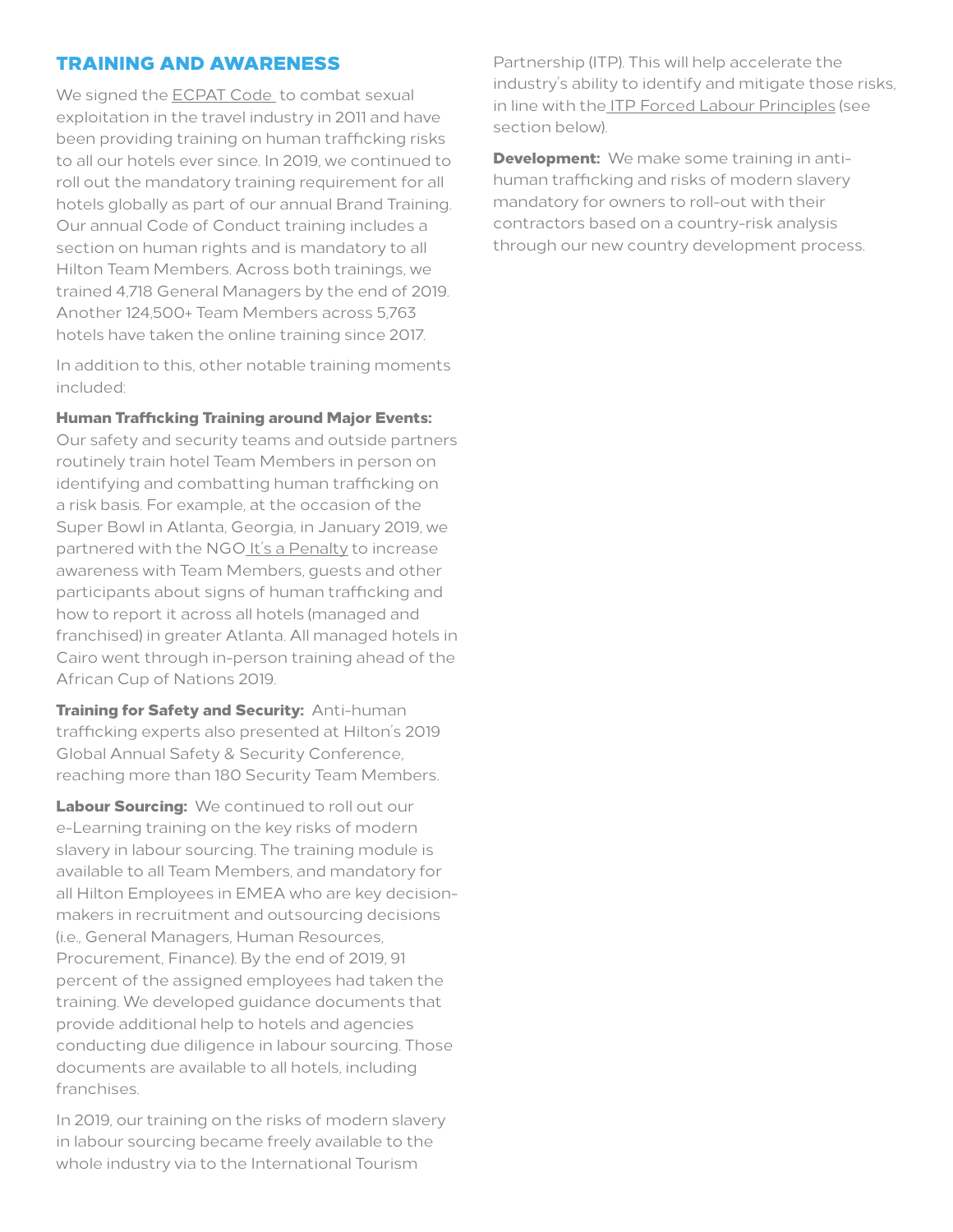# **PERFORMANCE INDICATORS**

| <b>2030 Travel with</b><br><b>Purpose Goals</b>                                                                                                   | <b>KPI</b>                                                                                                                                                     | <b>Progress to Date</b>                                                                                                                                                                                                                                                                                                                                                                  |
|---------------------------------------------------------------------------------------------------------------------------------------------------|----------------------------------------------------------------------------------------------------------------------------------------------------------------|------------------------------------------------------------------------------------------------------------------------------------------------------------------------------------------------------------------------------------------------------------------------------------------------------------------------------------------------------------------------------------------|
|                                                                                                                                                   | Embed human rights in Hilton<br>policies and governance                                                                                                        | Human Right Principles details company<br>approach<br>Code of Conduct includes commitment<br>to respect human rights and to no<br>recruitment fee<br>Responsible Sourcing Policy includes human<br>rights                                                                                                                                                                                |
| Embed human rights due<br>diligence across our global<br>operations                                                                               | 100% hotels trained in anti-<br>human trafficking by 2030,<br>including all Hilton Team<br>Members                                                             | <b>Signs of Human Trafficking (since 2017):</b><br>• 5,763 hotels (94%) have one or more Team<br>Members trained<br>• 4,717 General Managers (78%)<br>• 124,500+ Team Members (e-learning only, not<br>counting in-person training)<br><b>Modern Slavery in Labour Sourcing (since 2018):</b><br>• 4,053 Team Members                                                                    |
|                                                                                                                                                   |                                                                                                                                                                | · 1,394 (91%) assigned labour sourcing leaders<br>in EMEA (General Managers, HR Directors,<br>Procurement Leads, Directors of Finance)                                                                                                                                                                                                                                                   |
|                                                                                                                                                   | 100% operating hotels and<br>pipeline countries mapped<br>against human rights risks<br>and information embedded in<br>operations and development<br>processes | Mapped 100% operating hotels and pipeline<br>countries against 11 human rights risk indices<br>Integrated Human Rights criteria in our annual<br>internal Global Enterprise Risk Survey<br>Conducted more than 100 country-level<br>human rights reviews and developed action<br>plans accordingly<br>Developed human rights support material for<br>owners on identified salient issues |
|                                                                                                                                                   | 100% suppliers have received the<br>Responsible Sourcing Policy                                                                                                | Policy embedded in any new contract with 1st<br>Tier suppliers                                                                                                                                                                                                                                                                                                                           |
| Embed human rights due<br>diligence in our supply chain<br>and partner with suppliers to<br>eradicate any form of forced<br>labour or trafficking | 100% Hilton Supply Management<br>(HSM) Team Members trained<br>in risks of modern slavery in the<br>supply chain by 2030                                       | 100% Hilton HSM Team Members have been<br>trained in responsible sourcing, including<br>human rights risks in the supply chain<br>100% Procurement leads in EMEA have taken<br>the training in risks of modern slavery in<br>labour sourcing                                                                                                                                             |
|                                                                                                                                                   | 100% labour outsourcing<br>agencies audited in Europe,<br>Middle East and Africa by 2030                                                                       | 44 audits completed in Europe, Middle East<br>and Africa                                                                                                                                                                                                                                                                                                                                 |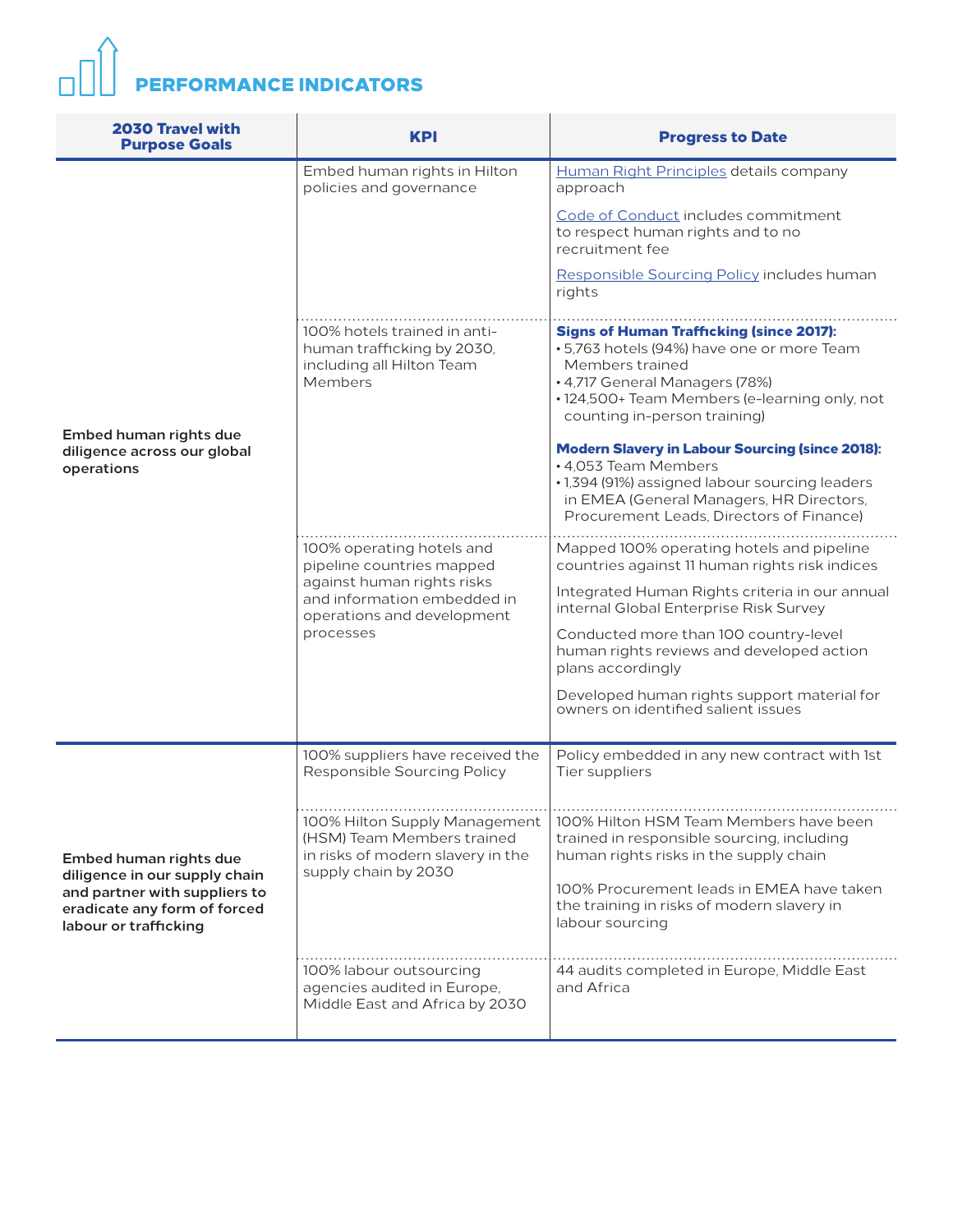# $\Box$ math> PERFORMANCE INDICATORS

| <b>2030 Travel with</b><br><b>Purpose Goals</b>                                                | <b>KPI</b>                                                               | <b>Progress to Date</b>                                                                                                                                                                                                                                                                                                                                                                                                                                                |
|------------------------------------------------------------------------------------------------|--------------------------------------------------------------------------|------------------------------------------------------------------------------------------------------------------------------------------------------------------------------------------------------------------------------------------------------------------------------------------------------------------------------------------------------------------------------------------------------------------------------------------------------------------------|
|                                                                                                | Support International Tourism<br>Partnership (ITP) Human Rights<br>Goals | Aligned internal Key Performance Indicators<br>to ITP human rights goals<br>Referencing the ITP Forced Labour Principles<br>in human rights support material shared with<br>business partners (suppliers, owners)<br>Made our training on risks of modern slavery<br>in labour sourcing freely available to the whole<br>industry via the (refers to ITP Forced Labour<br>Principles), enabling 14 organizations across<br>the broad industry to complete the training |
| Create and partner with<br>cross-industry networks<br>to advance international<br>human rights | Other partners                                                           | Reconvened 24 past fellows of the Vital<br>Voices Global Freedom Exchange programme<br>from 11 countries on the African continent<br>in South Africa for continuous capacity-<br>building and regional collaboration for<br>grassroots solutions to prevent trafficking<br>and rehabilitate survivors                                                                                                                                                                  |
|                                                                                                |                                                                          | Partnered with It's a Penalty campaign to<br>raise further awareness with Team Members.<br>guests and other participants to the Super<br>Bowl across our 40+ hotels in Atlanta.<br>Georgia, USA                                                                                                                                                                                                                                                                        |
|                                                                                                |                                                                          | Co-founded the World Travel and Tourism<br><b>Council Anti-Trafficking Task Force</b>                                                                                                                                                                                                                                                                                                                                                                                  |
|                                                                                                |                                                                          | Supported foundational collaboration with the<br>UK Gangmasters and Labour Abuse Authority,<br>in partnership with the UK Stop Slavery<br>Network Framework                                                                                                                                                                                                                                                                                                            |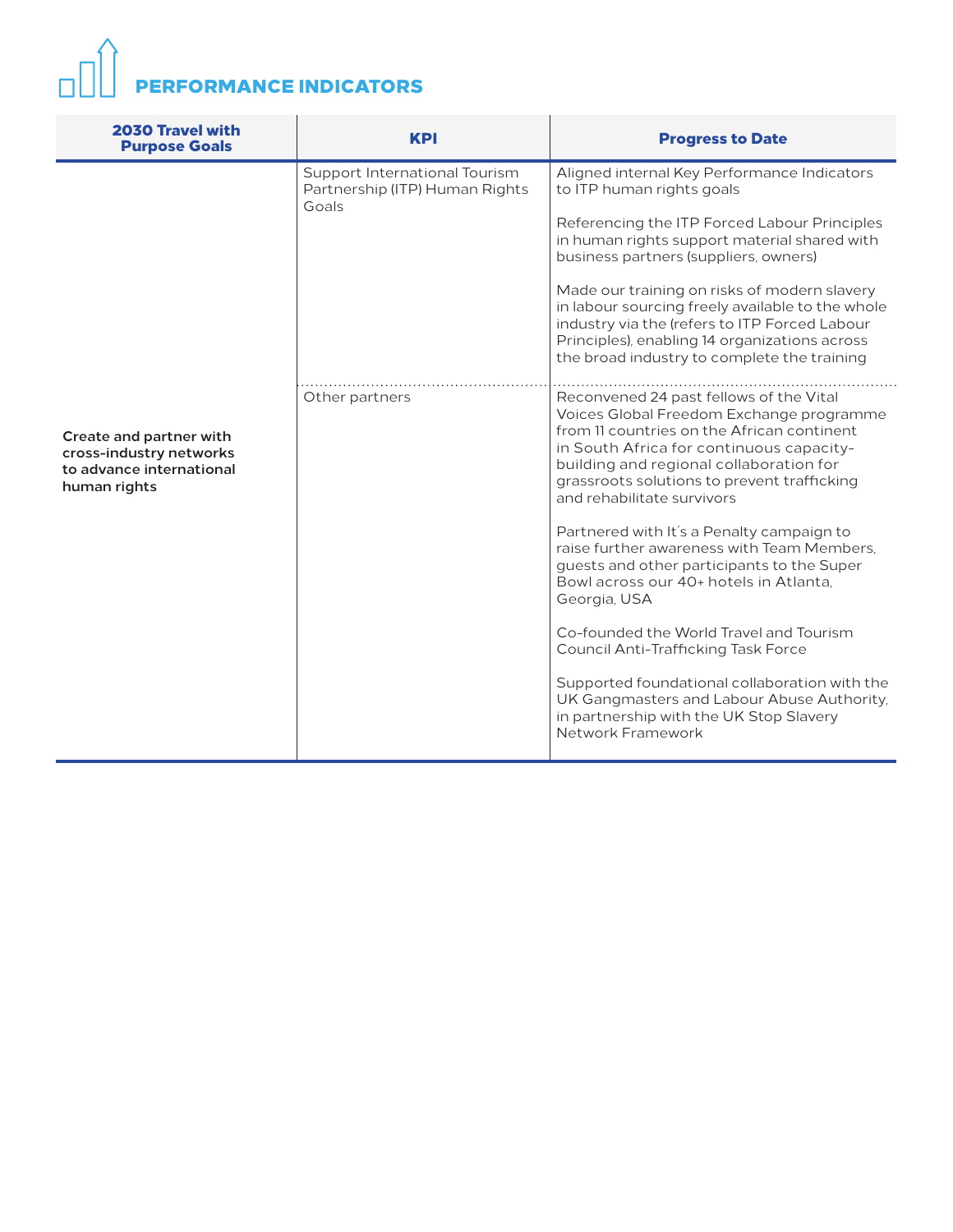# PARTNERSHIPS AND ENGAGEMENT

Human rights risks in the travel and tourism industry are complex, and we recognise we cannot solve them on our own. Accordingly, we are proactively engaging with industry and expert organisations to better identify challenges, develop solutions and accelerate impact.

Since 2011, we have been signatories of the [ECPAT](http://www.thecode.org)  [Code of Conduct](http://www.thecode.org) to fight the sexual exploitation of children in travel and tourism, and have been providing their training on identifying signs of trafficking to all our hotels.

In order to better combat risks of trafficking for sexual exploitation, we have partnered with Vital [Voices](https://www.vitalvoices.org) since 2012. In 2013, we co-founded the [Global](https://www.vitalvoices.org/what-we-do/signature-programs/gfe/)  [Freedom Exchange](https://www.vitalvoices.org/what-we-do/signature-programs/gfe/) (GFE) program to support women leaders at the forefront of global efforts to prevent and respond to human trafficking. Since its launch, we have helped empower 126 antitrafficking women advocates from 50 countries. To further build capacity for the anti-trafficking leaders, Fellows have the opportunity to apply for grants for their projects aiming to prevent, address and reduce human trafficking. Since 2013, a total of USD 259,000 have been awarded to Fellow organizations in 20 countries. The different projects have impacted more than 7,260 beneficiaries, including 830 public officials (training), 4,630 community member (prevention), and 1,800 trafficking survivors (rehabilitation).

In November 2016, we co-founded the [UK Stop](https://www.stopslaverynetwork.org)  [Slavery Hotel Industry Network](https://www.stopslaverynetwork.org), led by Shiva Foundation, which brings together hotel brands, operators and owners. We supported the draft and launch of the [Framework to Engage with Suppliers](http://www.stopslaverynetwork.org/wp-content/uploads/2018/03/SF17_SHIN_framework_dec17-11-links-RGB-min-1.pdf), which provides tools to help procurement teams engage suppliers to address risks of forced labour and modern slavery in the supply chain. We also supported the Network's new [Resource Hub](https://www.stopslaverynetwork.org/resource_hub/). Both resources are a first for the hotel industry.

Our President and CEO, Chris Nassetta, is the Chair of the World Travel and Tourism Council (WTTC). In 2018, we supported the launch of the [ECPAT/WTTC](https://www.wttc.org/-/media/files/reports/2018/child-protection-call-for-action-summit-2018.pdf)  [Call for Action for the Protection of Children in](https://www.wttc.org/-/media/files/reports/2018/child-protection-call-for-action-summit-2018.pdf)  [Travel and Tourism](https://www.wttc.org/-/media/files/reports/2018/child-protection-call-for-action-summit-2018.pdf), and in 2019 we co-founded the [WTTC Anti-Trafficking Task Force](https://wttc.org/en-us/).

We are co-founders of the [International Tourism](https://www.tourismpartnership.org)  [Partnership \(ITP\)](https://www.tourismpartnership.org) and an active member of their Human Rights working group. Building on the

launch of the ITP [Human Rights Policy Statement](https://www.tourismpartnership.org/human-rights/download/1887) and [Human Rights Goals](https://www.tourismpartnership.org/global-goals/) and [Forced Labour](https://www.tourismpartnership.org/wp-content/uploads/2018/06/ITP_Forced-Labour-Infographic_v7-copy.pdf)  [Principles,](https://www.tourismpartnership.org/wp-content/uploads/2018/06/ITP_Forced-Labour-Infographic_v7-copy.pdf) we shared our internal training on risks of modern slavery in labour sourcing with the ITP. It was freely available to all ITP members throughout 2019, and became [publicly available to the whole](https://www.tourismpartnership.org/blog/human-rights-training/)  [industry at no cost](https://www.tourismpartnership.org/blog/human-rights-training/) in December 2019. Through the end of 2019, 14 organizations had already used the training, including hotels, industry associations, airlines, and NGOs.

In 2019, Hilton proactively participated in a series of [workshops for the hotel industry in Qatar](https://www.tourismpartnership.org/blog/labour-rights-in-the-hospitality-sector-in-qatar/) on fair recruitment organized by the ITP, the International Labour Organization (ILO), the Qatar Ministry of Administrative Development, Labour and Social Affairs (ADLSA) and the Institute for Human Rights and Business (IHRB), sharing best practices and contributing to the creation of industry-wide tools.

We are members of the Global Business Initiative [on Human Rights,](https://gbihr.org) a coalition that works to advance human rights in a business context through crossindustry peer learning, outreach and capacity building.

In 2019 we started our collaboration with the organization [It's a Penalty](https://itsapenalty.org/2019-superbowl-liii-in-atlanta/) to leverage the Super Bowl in Atlanta, Georgia, U.S., to continue to raise awareness about human trafficking with all participants attending the game – Team Members, guests, local stakeholders, NGOs. We continued our collaboration ahead of the 2020 Super Bowl in Miami, Florida.